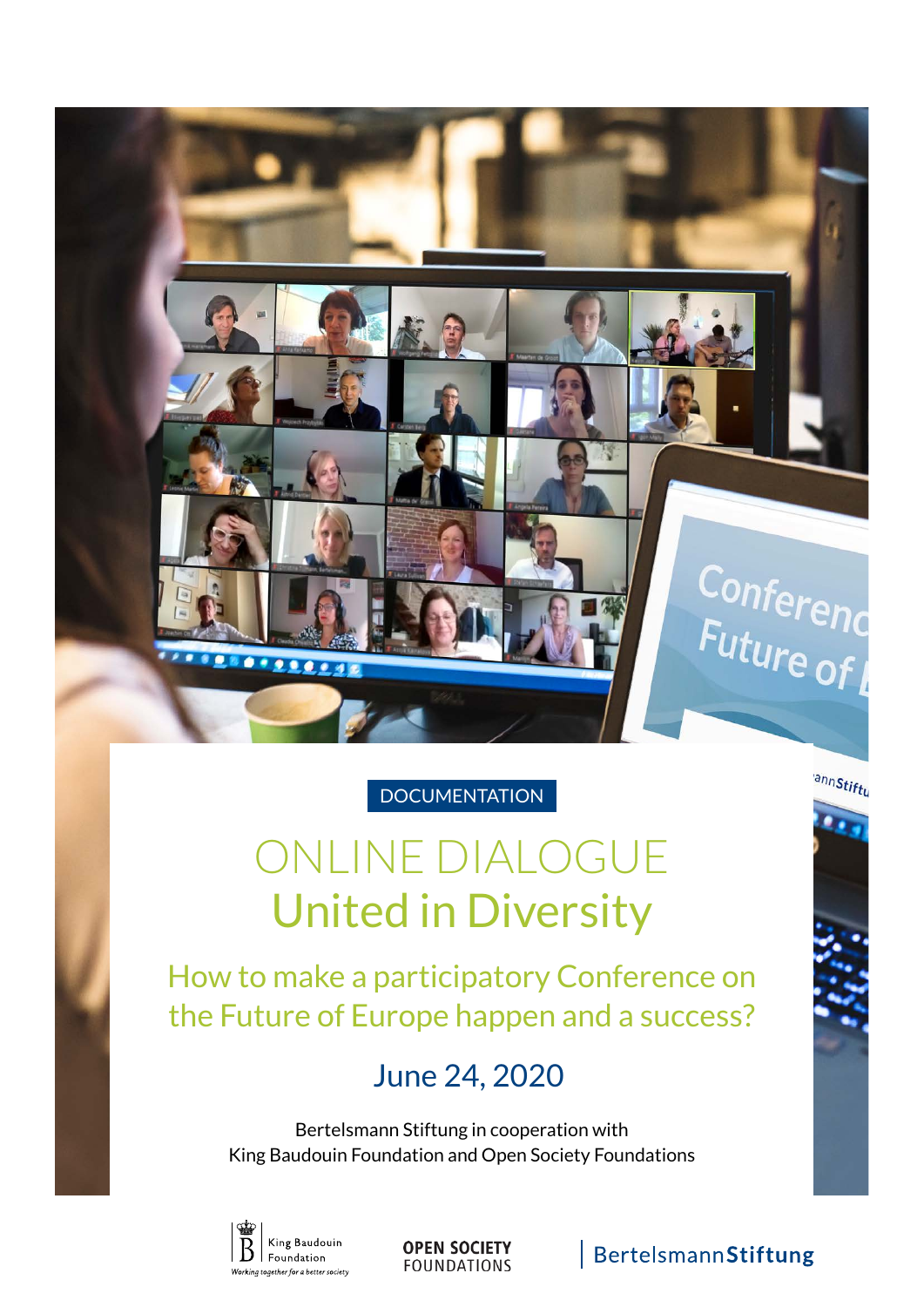#### Content

| <b>Plenary discussion</b><br>Diverse and disunited? The member states and the Conference on the Future of Europe                                                           | 3  |
|----------------------------------------------------------------------------------------------------------------------------------------------------------------------------|----|
| <b>Breakout sessions</b><br>What needs to happen in order to make the Conference on the Future of Europe a success?                                                        | 6  |
| <b>BREAKOUT SESSION 1</b><br>What are the appropriate topics for the Conference on the Future of Europe in times of Corona?                                                | 6  |
| <b>BREAKOUT SESSION 2</b><br>How can we make the Conference on the Future of Europe more digital and broaden participation?                                                | 7  |
| <b>BREAKOUT SESSION 3</b><br>How do we involve civil society? Should civil society organisations be on an equal footing with the<br>EU institutions? How can this be done? | 8  |
| <b>BREAKOUT SESSION 4</b><br>What will and what has to happen in the member states? How will different stakeholders in the<br>Member States be involved?                   | 9  |
| Agenda                                                                                                                                                                     | 10 |
| Imprint                                                                                                                                                                    | 10 |
| List of participants                                                                                                                                                       |    |
|                                                                                                                                                                            |    |

#### **ONLINE DIALOGUE**

**On 24 June 2020, the Bertelsmann Stiftung, together with the King Baudouin Foundation and the Open Society Foundations, organised an online dialogue on the topic of 'United in Diversity: How to make a participatory Conference on the Future of Europe happen and a success?'** 

The three foundations have been engaged in strengthening and expanding citizen participation for many years—a topic that is increasingly relevant for the European Union. By means of this online dialogue, fifty EU officials, think tankers, experts on democracy and European affairs, participation practitioners and journalists came together. Amélie de Montchalin<sup>1</sup>, Minister of State in charge of European Affairs, France and Karoline Edtstadler Federal Minister for the EU and Constitution, Austria provided the dialogue with opening words. Discussions were held in the plenum, as well as in breakout sessions dealing with specific sub-topics.

The Chatham House Rule was applied at this event. Therefore, the documentation only provides an overview of discussion without referring to specific speakers.

1 Since July 6, 2020 French Minister of Public Sector Transformation and the Civil Service in the government of Prime Minister Jean Castex.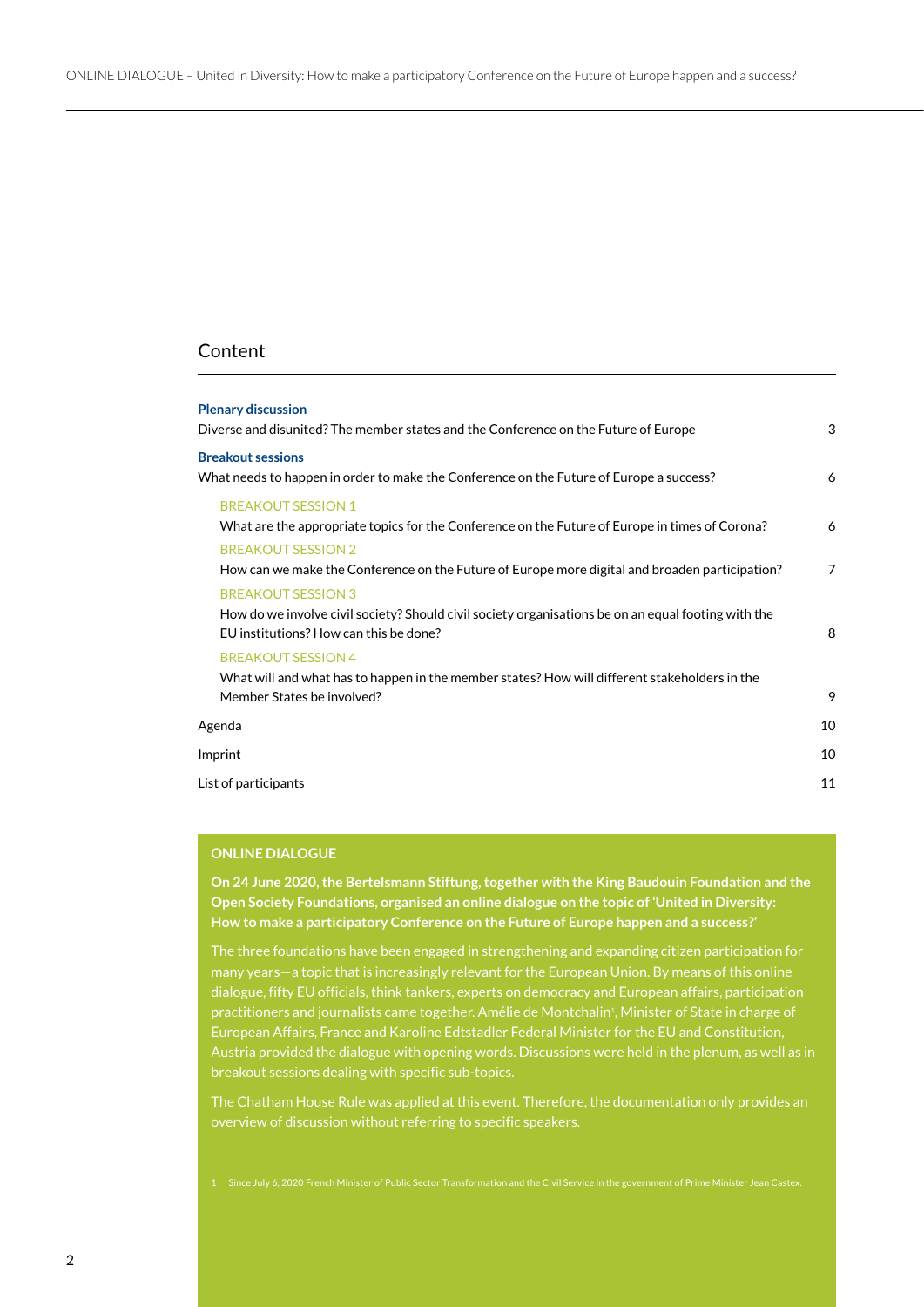## **Plenary discussion**

Diverse and disunited? The member states and the Conference on the Future of Europe

The event started with some European music from Leslie&Kevin, two musicians based in Cologne. Dominik Hierlemann, Bertelsmann Stiftung, the moderator of the discussion, welcomed all participants. A short kick-off survey showed that a significant majority of the participants (59%) believed that the Corona crisis had made the topic of this afternoon's discussion—the Conference on the Future of Europe—'even more urgent than before', while another third of the participants (32%) thought that 'Corona showed the need for European cooperation, [and that] the Conference is part of this discussion´. Following this first temperature

check, Ms. Amélie de Montchalin and Ms. Karoline Edtstadler, the two guest speakers, took the online floor. As European Affairs ministers of France and Austria respectively, they both played an important and leading role in the difficult negotiations on the Conference on the Future of Europe within the Council of the European Union. After the introductory exchange with the two ministers, participants came in with questions and comments.

The conversation in the plenum covered a wide variety of topics related to the Conference on the Future of Europe. Some of the most important ones are highlighted below.

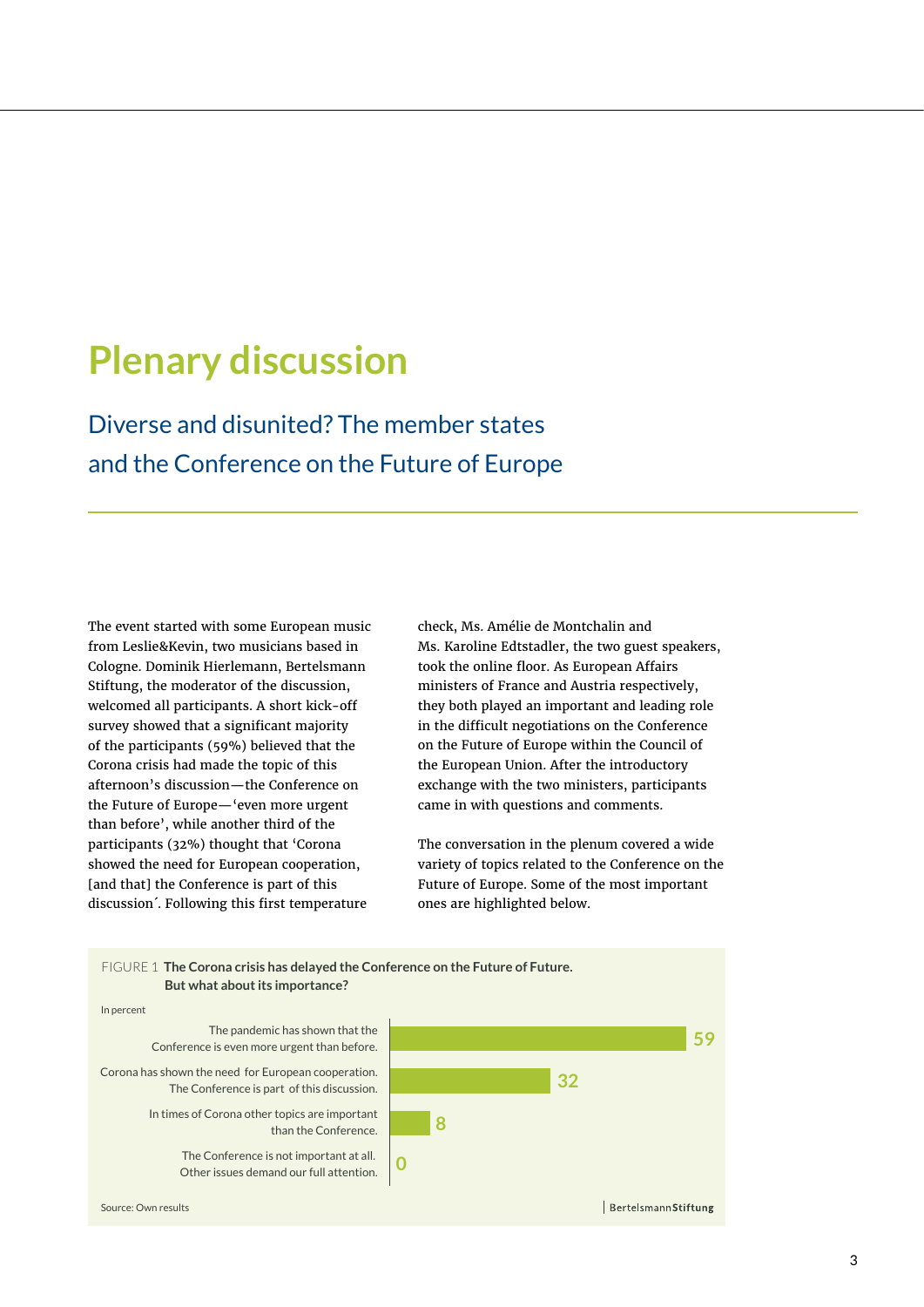

#### **The Conference as a means to enhance the EU's democratic legitimacy and capacity to act**

After being asked about the relevance of the Conference, speakers and participants reflected on the internal and external challenges facing the European Union that make the Conference on the Future of Europe so relevant today. The Corona crisis was the last of these challenges happening against the backdrop of an increasingly volatile global geopolitical context. It was argued that the EU needs to affirm its own model in the world, and that the Corona crisis has shown that citizens expect more of the EU than it currently is able to deliver. If the EU fails to meet citizens' expectations, Eurosceptic forces are expected to gain more political ground, risking the very existence of the European Union and everything it stands for. Upon asking citizens what they want from Europe and following on from that, the Conference on the Future of Europe can enhance the EU's democratic legitimacy and its capacity to act, demonstrating the relevance of the EU in this day and age.

#### **A Conference with an open outlook?!**

While the Corona crisis demanded governments act quickly, it was recalled that this very crisis signaled the need for fundamental reflection and open dialogue on the future of our Union. This is the promise of the Conference on the Future of Europe. However, the difficult negotiations in the Council have shown that some governments are afraid of too much 'openness' in an initiative like this, which is in turn connected to their fear of opening the so-called Pandora's box of treaty change and the accompanying expectation of more European integration. It is for this reason that there is little appetite in the Council for developing the design and proposals of the Conference in a more open and collaborative fashion, in a spirit of co-creation with citizens and civil society. The less risk-averse governments in the Council have defended the need for an open attitude towards treaty change: on the one hand, treaty change should not be seen as an inevitable outcome of the Conference, on the other hand, it should not be excluded from the start either. Participants agreed that treaty change is only a means to an end, and hence should not be at the start of the conversation with citizens, while however being a possible outcome.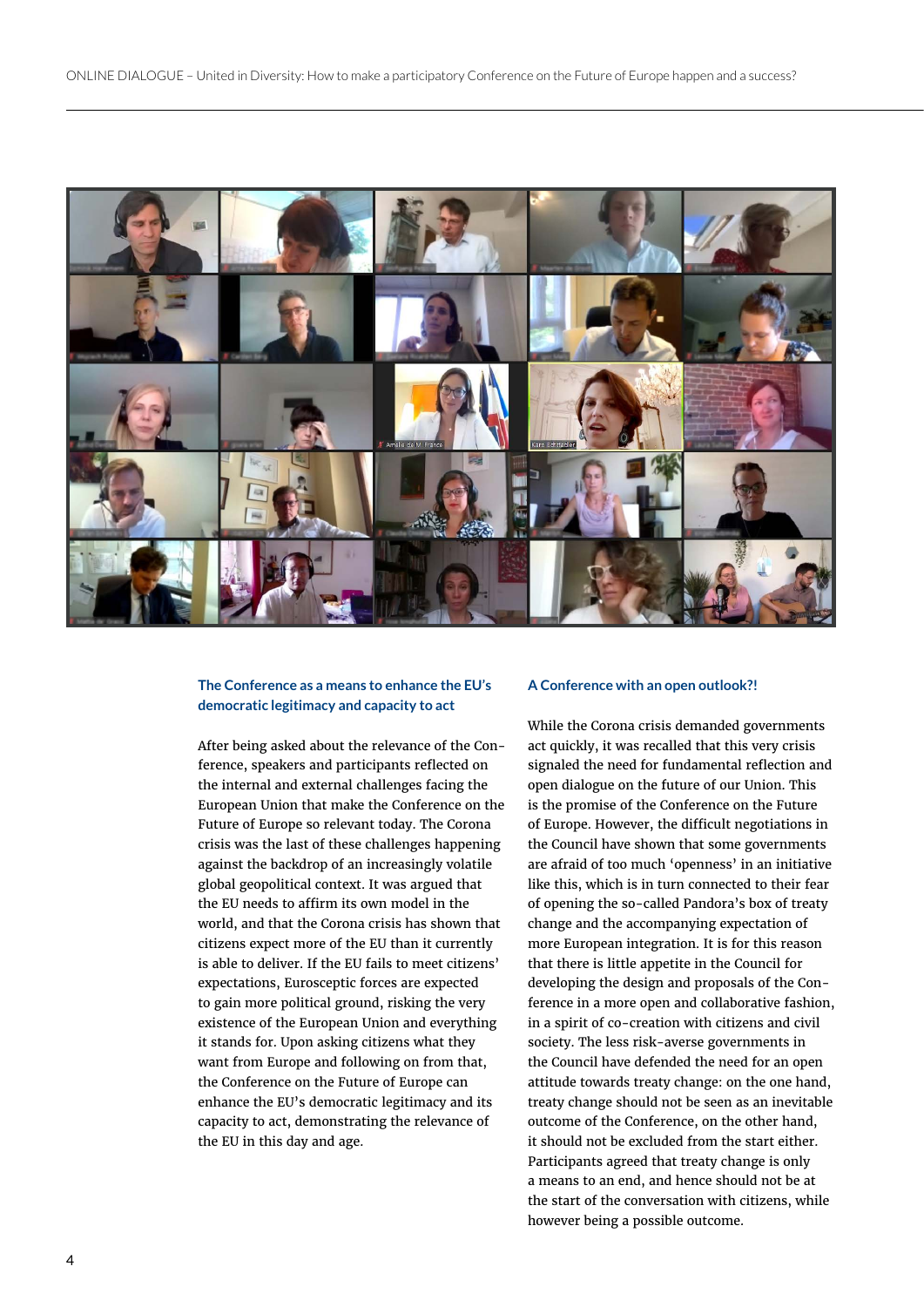#### **Citizen participation at the Conference: less is more, and follow-up is key**

One of the lessons from the recently concluded French Convention *Citoyenne* pour le *Climat* was the need for citizens' assemblies to be clearly framed around concrete topics or questions. For the Conference on the Future of Europe, this means that decisions will need to be made: not all topics can be dealt with at the same time, and priorities need to be set. Participants did not only express a fear of the Conference dealing with 'everything and nothing', hesitation was also expressed related to the Conference having to deal with too many things from different origins, without a clear hierarchy of the input. Some argued for a single participatory and deliberative procedure for citizens to feed into the official Conference process and outcomes. European citizens' agoras composed by stratified random selection were proposed as the right procedure, ensuring a relatively simple and transnational approach. Lastly, it was emphasized repeatedly that the Conference can only be a success if citizens see their participation as making a concrete and visible impact on the EU itself. This is what has been missing in the EU's deliberative exercises so far—and most recently with the European Citizens' Consultations—and it risks increasing rather than decreasing popular disillusionment towards the EU. In order to prevent this, it was agreed that a concrete follow-up procedure should be specified even before the Conference kicks off.

#### **A Conference with shared ownership**

There seems to be a new generation of EU politicians that recognizes the need to actively involve citizens in EU decision-making. In the absence of citizens' active support, the EU simply cannot deliver on key political priorities, like the Green Deal. However, speakers and participants did not only stress the need for the Conference to have shared ownership among EU politicians and citizens, they also warned against the Conference becoming a Brussels-only exercise. Only if the member states—initially national governments and parliaments—share the ownership of the Conference can the Conference make a significant political difference. In the absence of the necessary national co-ownership, follow-up on the outcomes of the Conference will be amiss.

After the breakout sessions, participants returned to the plenum to report on their group discussions, and there was other news as well: the Council had agreed on its position on the Conference at the level of member state ambassadors, clearing the way for the interinstitutional negotiations with the European Parliament and the Commission to begin. A joint agreement among the three key EU institutions would allow the Conference to make its long-awaited start. If anything, the online dialogue showed the progress that had been made in the EU when it comes to sensitizing EU politicians towards new forms of citizen engagement, but similarly the long road that still lies ahead for this new awareness to translate into an EU that is more democratic, resilient and effective in its confrontation with the manifold challenges of our time.

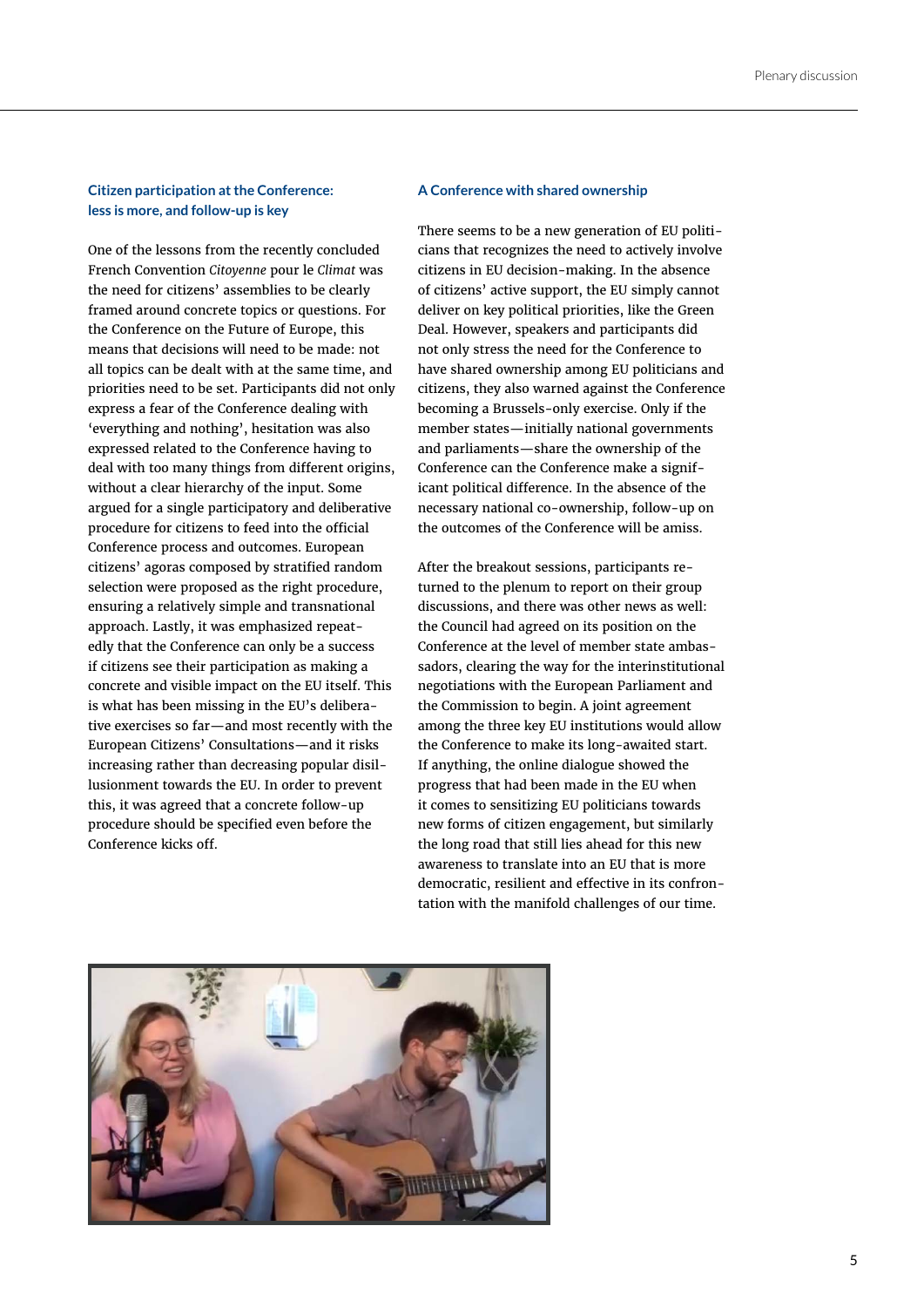## **Breakout sessions**

What needs to happen in order to make the Conference on the Future of Europe a success?

#### **BREAKOUT SESSION 1**

**What are the appropriate topics for the Conference on the Future of Europe in times of Corona?**

> The participants stressed that the question must be unpacked as it entails many assumptions: Who should decide on the issues to be debated? Who should choose them? And on what basis? What criteria should be used to select the topics?

#### **Deciding on topics**

Who will choose the topics and what criteria will define what topics are chosen in order to clearly. define the process? When it comes to who should decide, some participants said that citizens should decide (bottom up), whereas others preferred a top-down approach (politicians set the topics). A compromise could be a joint agenda setting: political leaders pre-select topics, citizens score them and the politicians take the highest scoring topics into serious consideration.

#### **Less is more**

No matter whether a compromise is top down or bottom up, the common opinion among participants was that topics should be carefully selected, be transnationally relevant, and possibly readdress past blocked topics. Careful selection can also be understood as choosing less topics for more quality.

#### **Institutional versus policy topics**

Besides the how and the what, participants also raised the question of institutional versus policy topics. The participants stressed that institutional issues such as treaty change, Spitzenkandidaten or unanimity in the Council are never an end in itself. Institutional topics could be covered, but the Conference on the Future of Europe still requires some tweaks.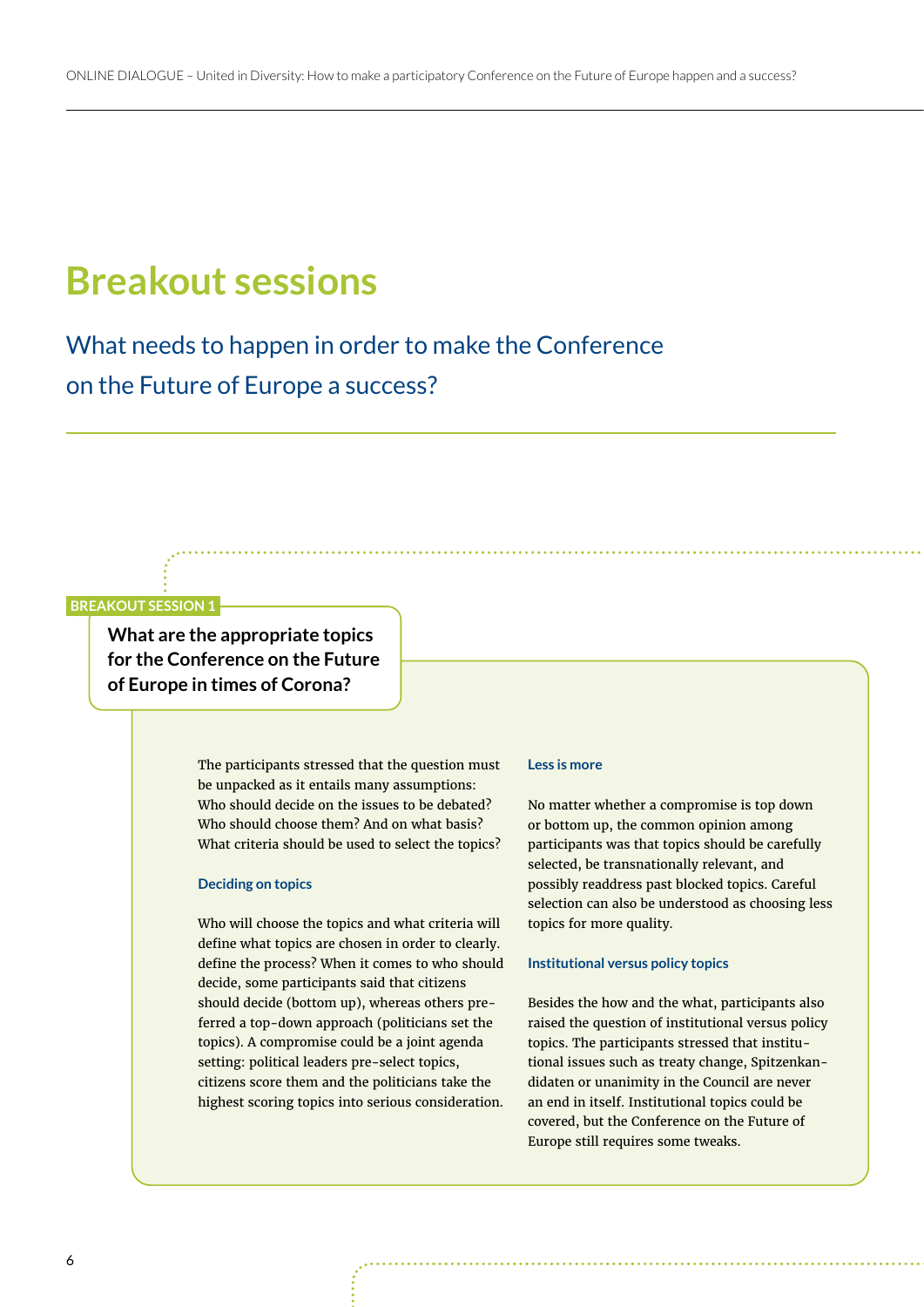#### **BREAKOUT SESSION 2**

**How can we make the Conference on the Future of Europe more digital and broaden participation?**

> The participants shared experiences from their own organizations and institutions: from kitchen table discussions to online platforms set up by different EU institutions.

#### **The hybrid model**

The first mentioned idea combines a virtual with a real life consultation by inviting people to host small rounds of discussions around a kitchen table, providing these hosts with an indicative agenda, background information and possible discussion questions. The hosts in return feedback on the outcomes of the discussion virtually to the main organizer. Whilst this model is scalable to an unlimited number, a challenge that was outlined is the recruitment of (volunteer) hosts. Furthermore, the concept truly creates added value when tightly defined questions are provided; it does not seem suitable for larger, pan-European questions but a hybrid model could, however, complement bigger European questions.

#### **Institutional platform**

A series of institutional platforms that were introduced recently as part of the Citizens Dialogue as well as upcoming ones were presented. The platforms are hosted in all the EU languages, making it accessible to all citizens. It was underlined that a future online platform for the Conference should be a one-stop resource granting transparency and access to all instruments, information, activities, outcomes and follow up decisions. The online platform should have a clear structure and provide sound overviews and summaries. It should not be passive but promote interaction with and between citizens, possibly similar to an experiment initiated by quality newspapers that matched users with different opinions to discuss specific issues. Time is of essence here: should the Conference start in the second half of the year, the platform needs to be developed quickly whilst maintaining a high level of quality. Furthermore, the digital aspect might also spill over to the concept of face-to-face meetings that were originally planned within the framework of the Conference. Nonetheless, there must be a connection between offline and online consultations to cater to offline citizens allowing their voices to also be heard.

#### **The unknown**

Countries that are not familiar with the citizens dialogue format must also be considered. For these countries, it is not only understanding the approach but also making it a safe way to communicate online.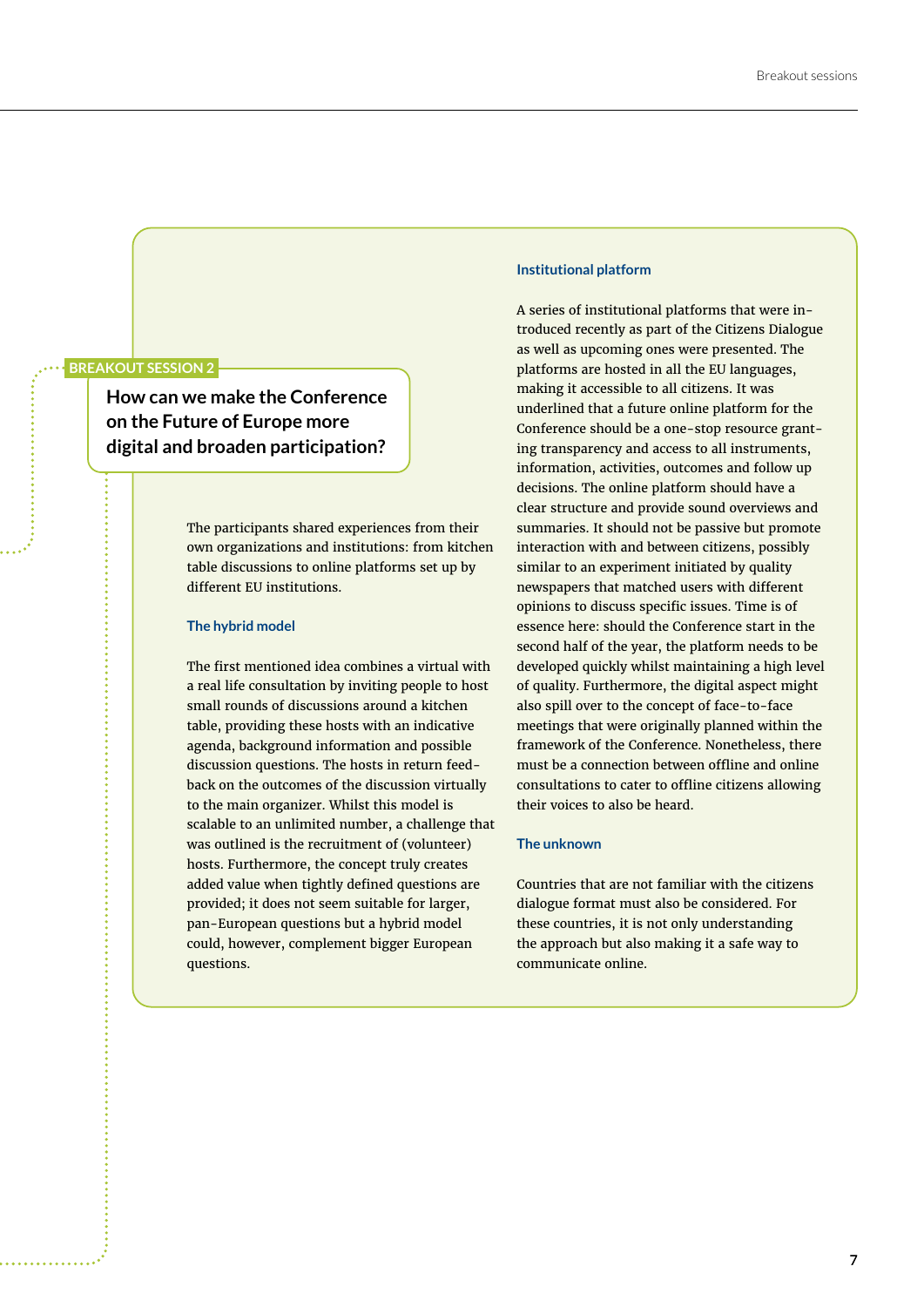#### **BREAKOUT SESSION 3**

**How do we involve civil society? Should civil society organisations be on an equal footing with the EU institutions? How can this be done?**

> The participants raised the questions of how and which civil society organisations should be involved and emphasized the importance to have commitment from the politicians.

#### **Diversity across the board**

The participants stressed that a clear diversity of types and formats of participation to allow for a rich participation from Civil Society Organizations (CSOs) and citizens are needed. This immediately also implies complete transparency in the process and a consideration of how to manage who sits at the table. Participation processes should also be linked, such as connecting the deliberative citizen part with the input from civil society.

#### **Outside of the box**

Groups that are undecided or even sceptical of the EU project should not be excluded to avoid the impression that only organizations that are positive towards the EU project were at the table. The setting can and should involve confliction opinions and allow for ways to resolve them. Thought should also be given to how we can get CSO's to think out of there thematic bubbles and also engage in a broader European discussion.

#### **A bottom-up, broad and long-term approach**

For this reason, a top-down approach should be avoided, so that CSOs feel they have ownership of the process. To allow broad participation, it is important to reach out locally so there is no threshold of distance to participate. The geography of the debates is as such less important than the fact that they are European debates. Thought should be given to the way citizens can also intervene in other ways and during other stages of the process, such as proposing topics for the debates through an online platform or crowdsourcing of ideas. The process should not be regarded as a one-off event, but rather as a stage for continuous exercise. A follow-up could, for example, be a European Convention where citizens and CSOs once again adopt an important role.

#### **Commitment**

Finally, all of this should matter and so those governing should also be asked to give a clear engagement of what this will lead to so it cannot just be ignored.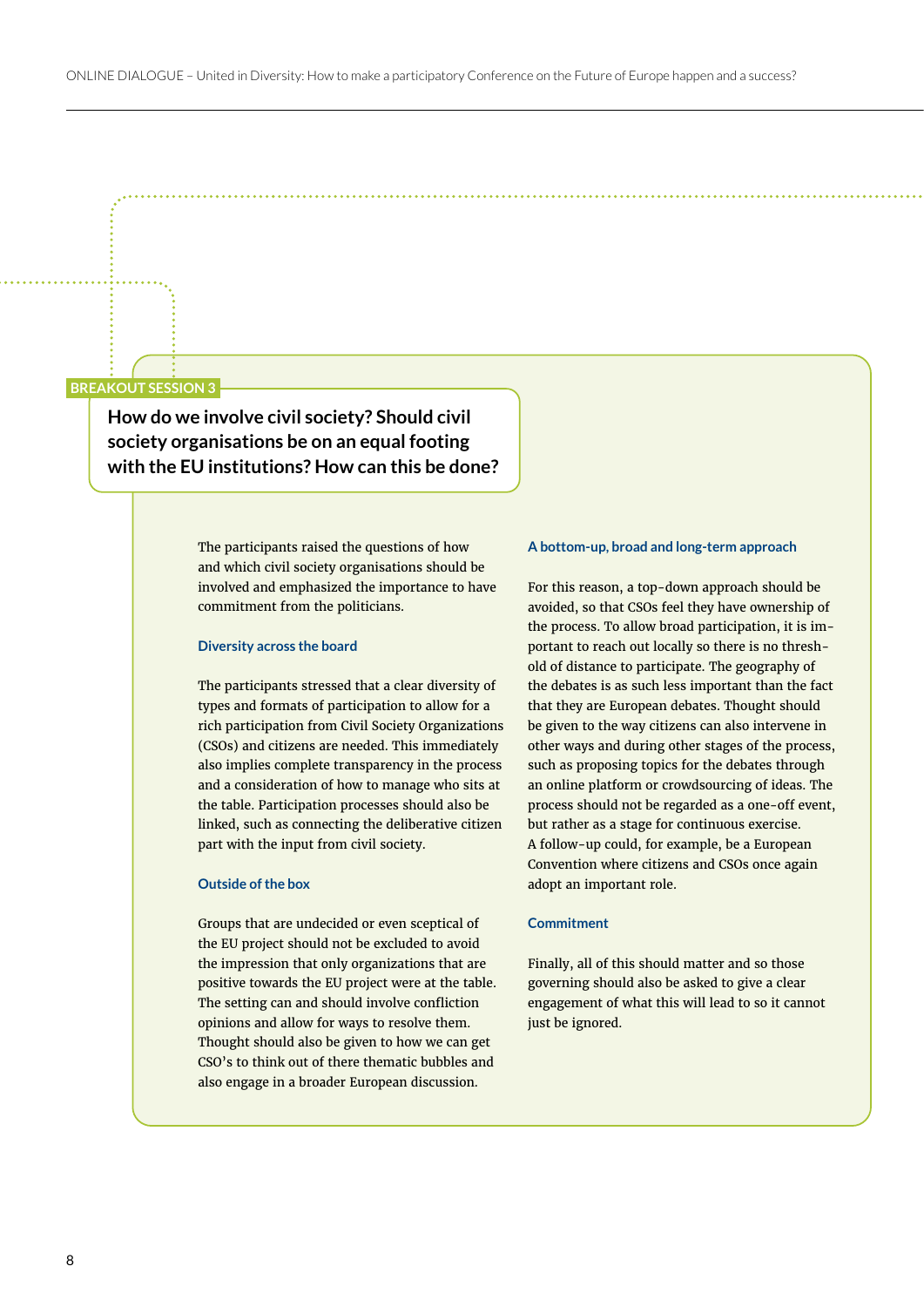#### **BREAKOUT SESSION 4**

**What will and what has to happen in the member states? How will different stakeholders in the Member States be involved?**

The participants underlined the complexity and demanding nature of the Conference on the Future of Europe and focused on two elements that are necessary to ensure the quality of the outcomes: interconnectedness and the setting of standards.

#### **A complex and demanding exercise**

The Conference on the Future of Europe is a complex exercise, involving different actors at different levels. By citizens, we also mean that civil society should be involved in the Conference on the Future of Europe process. Given this complexity, time is very short between autumn 2020 and spring 2022. A lot has to be done and organizers should not underestimate the effort required if they want to get it right.

The success of the Conference on the Future of Europe does not only mean that European leaders will know better what citizens are thinking about and what they want from Europe, but also that there is a proper follow up to the process.

#### **Policy first, institutional second**

The Conference on the Future of Europe should first debate policy issues and take care of the substance, and only later turn to institutional matters.

#### **Interconnectedness**

Thinking has to go into how the outcome of discussions at the national level should be taken to the EU level. One way would be through the collection of citizens' opinions in clusters corresponding to the policy areas topics that get the attention of the Conference. Another way would be the transnationalisation of debates to help raise awareness and foster better understanding among European citizens across borders.

#### **Standardization**

In order to arrive at common conclusions—in terms of the collection of citizen input and an EUwide comparison—it is important to set standards for the format of national events and the reporting at the end of the process. Standardization is very important (see lessons from European Citizens' Consultations).

It is critical to ask ourselves the question of how we systematically, and on a more permanent basis, shift our way of doing politics to build trust among the different governmental levels with the inclusive approach that the Conference seeks to adopt.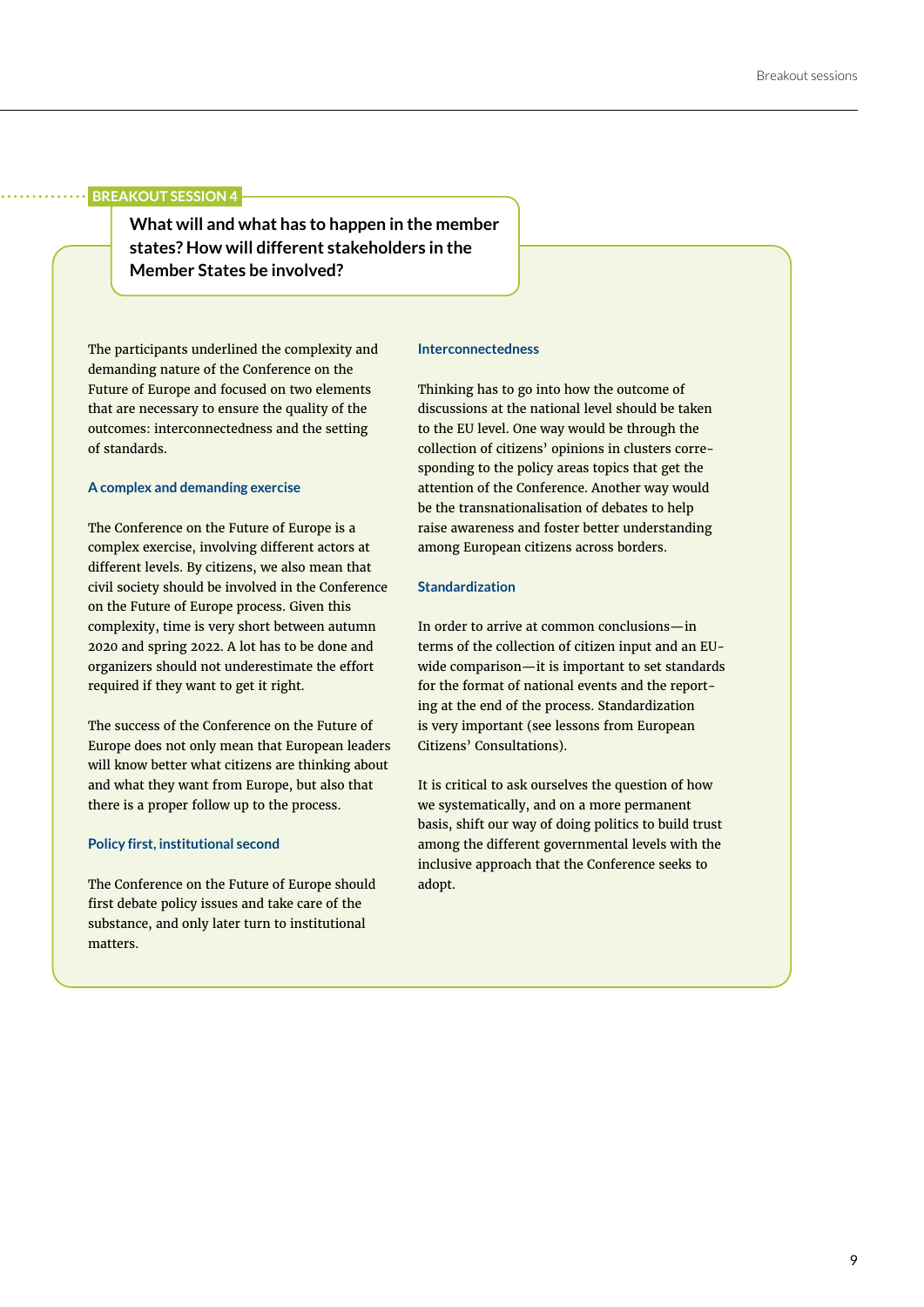### Agenda

| 16:15 | Informal get together with music                                                                                                                                                                                                                       |
|-------|--------------------------------------------------------------------------------------------------------------------------------------------------------------------------------------------------------------------------------------------------------|
| 16:30 | <b>Diverse and disunited?</b><br>The member states and the Conference on the Future of Europe                                                                                                                                                          |
|       | A conversation with:                                                                                                                                                                                                                                   |
|       | Amélie de Montchalin,<br>Minister of State in charge for European Affairs, France                                                                                                                                                                      |
|       | Karoline Edtstadler,<br>Federal Minister for the EU and Constitution, Austria                                                                                                                                                                          |
|       | moderated by<br>Dominik Hierlemann, Bertelsmann Stiftung                                                                                                                                                                                               |
|       | Followed by Q&A and plenary discussion                                                                                                                                                                                                                 |
| 17:15 | <b>Breakout Sessions:</b><br>What needs to happen in order to make the Conference a success?                                                                                                                                                           |
|       | ■ Which topics for the Conference in times of Corona?<br>How can we make the Conference more digital and how to broaden participation?<br>$\blacksquare$ How can we involve civil society?<br>■ What will and what has to happen in the member states? |
| 18:00 | Followed by presentation of session results and discussion                                                                                                                                                                                             |
|       | <b>End of Online Dialogue</b>                                                                                                                                                                                                                          |
|       | <b>Music and informal conversation</b>                                                                                                                                                                                                                 |

#### **Publication details**

© Bertelsmann Stiftung, Gütersloh September 2020

Responsible for content: Dominik Hierlemann Anna Renkamp

Co-author: Maarten de Groot Céline Diebold

Thank you to the rapporteurs for taking notes and providing them after the event in order to help summarize the breakout sessions.

Cover photo: © Mykola Kuklyshyn/stock.adobe.com

Graphic design: Markus Diekmann, Bielefeld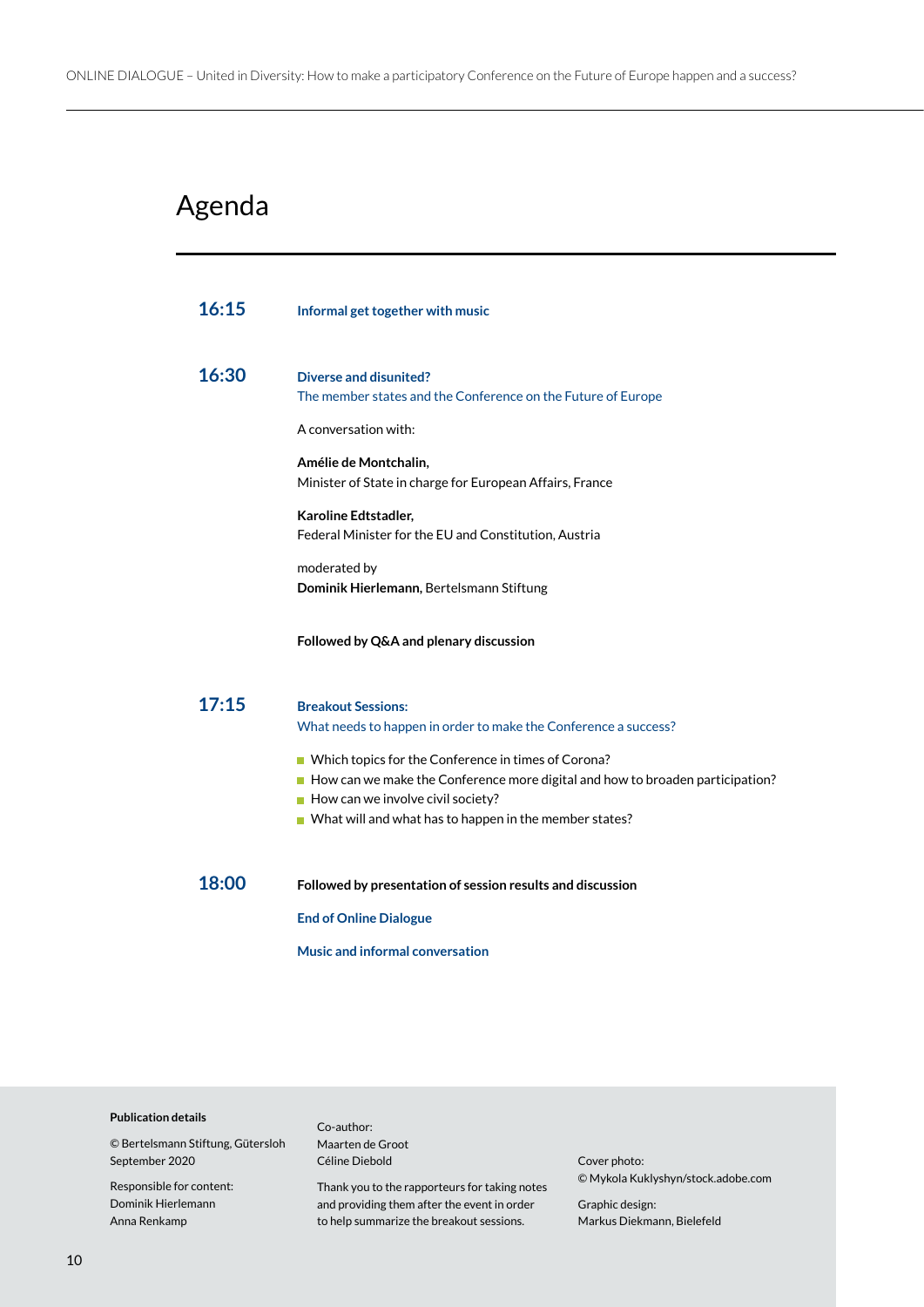### List of participants

| Prof. Alberto Alemanno     | Jean Monnet Professor of EU Law & Policy, HEC Paris, France                                                                       |
|----------------------------|-----------------------------------------------------------------------------------------------------------------------------------|
| Mina Andreeva              | Deputy Head of Unit - European Commission SG.A5 Strategic Communication and Foresight, Belgium                                    |
| Bjørn Bedsted              | Deputy Director and Head of DBT International, The Danish Board of Technology Foundation, Denmark                                 |
| Carsten Berg               | Director, Association for the European Citizens' Initiative e.V., Germany                                                         |
| Dalila Bernard             | Administrator, European Economic and Social Committee, Belgium                                                                    |
| Gabriele Bischoff          | Member of the European Parliament                                                                                                 |
| <b>Sixtine Bouygues</b>    | Deputy Director-General, DG Communication, European Commission, Belgium                                                           |
| Kinga <b>Brudzińska</b>    | Head of Programme Future of Europe, Globsec Policy Institute, Slovakia                                                            |
| Obhi Chatterjee            | Head of Sector, Learning Technologies, Directorate-General for Human Resources and Security, European Commission, Belgium         |
| Jan Chudoba                | Policy Officer, EU Policies Department, Ministry of Foreign Affairs of the Czech Republic                                         |
| Claudia Chwalisz           | Policy Analyst, Open Government, OECD, France                                                                                     |
| Mattia de' Grassi          | Member of Cabinet of Vice-President Dubravka Šuica, European Commission, Belgium                                                  |
| Maarten de Groot           | Project Manager, Program Future of Democracy, Bertelsmann Stiftung, Germany                                                       |
| <b>Yves Dejaeghere</b>     | Coordinator G1000, Belgium                                                                                                        |
| Amélie de Montchalin       | Minister of State in charge for European Affairs, France                                                                          |
| <b>Astrid Dentler</b>      | Member of Cabinet of Vice-President, Dubravka Suica, European Commission, Belgium                                                 |
| Karoline Edtstadler        | Federal Minister for the EU and Constitution, Austria                                                                             |
| Janis A. Emmanouilidis     | Director of Studies, European Policy Centre, Belgium                                                                              |
| Gisela Erler               | State councillor for Civil Society and Civic Participation, Staatsministerium Baden-Württemberg, Germany                          |
| David Farrell              | Head of School, School of Politics and International Relations, University College Dublin, Ireland                                |
| Petros Fassoulas           | Secretary General, European Movement International, Belgium                                                                       |
| Carina Ferreira            | Secretary of Embassy, Institutional Affairs Department, Ministry of Foreign Affairs of Portugal, Portugal                         |
| Daniel Freund              | Member of the European Parliament                                                                                                 |
| Sebastian Gerhardt         | Head, EP-Team, Permanent Representation of Germany to the EU, Belgium                                                             |
| Agata Gostyńska-Jakubowska | Senior Research Fellow, Centre for European Reform, United Kingdom                                                                |
| Heather Grabbe             | Director, Open Society Initiative for Europe, Open Society Foundations, Germany                                                   |
| Doreen Grove               | Head of Open Government, Scottish Government                                                                                      |
| Angela Guimarrães Pereira  | Team Leader, Joint Research Centre, European Commission Joint Research Centre, Italy                                              |
| Dominik Hierlemann         | Senior Expert, Program Future of Democracy, Bertelsmann Stiftung, Germany                                                         |
| Christian Huesmann         | Project Manager, Program Future of Democracy, Bertelsmann Stiftung, Germany                                                       |
| Assya Kavrakova            | Executive Director, European Citizen Action Service, Belgium                                                                      |
| Richard Nikolaus Kühnel    | Director, DG Communication, European Commission, Belgium                                                                          |
| Rose Longhurst             | Programme Officer, Open Society Initiative for Europe, Open Society Foundations, Germany                                          |
| Igor Mally                 | Directorate for EU Affairs, Ministry of Foreign Affairs, Slovenia                                                                 |
| Leonie Martin              | President, JEF Young European Federalists, Belgium                                                                                |
| Raphaël Métais             | EU Representative, Political Department, French Embassy, Germany                                                                  |
| Marilyn Neven              | Programme Manager, IDEA, Belgium                                                                                                  |
| Joachim Ott                | Head of Unit, European Commission DG Communication, Belgium                                                                       |
| <b>Wolfgang Petzold</b>    | Deputy Director, Communication, Committee of the Regions, Belgium                                                                 |
| Rosa Podgorny              | Head of Division, Institutional Affairs Department, Ministry of Foreign Affairs of Portugal, Portugal                             |
| Wojciech Przybylski        | Editor-in-chief, Visegrad/Insight - Res Publica Foundation, Poland                                                                |
| Anna Renkamp               | Senior Project Manager, Program Future of Democracy, Bertelsmann Stiftung, Germany                                                |
| Gaëtane Ricard-Nihoul      | Deputy Head of Unit, DG Communication, European Commission, Belgium                                                               |
| <b>Stefan Roch</b>         | Project Manager, Program Future of Democracy, Bertelsmann Stiftung, Germany                                                       |
| Inga Rosińska              | Director for Information and Outreach, Communication and Information, General-Secretariat, Council of the European Union, Belgium |
| Stefan Schäfers            | Director, Head of European Affairs, King Baudouin Foundation, Belgium                                                             |
| <b>Helmut Scholz</b>       | Member of the European Parliament                                                                                                 |
| Corina Stratulat           | Senior Policy Analyst, Head of the European Politics and Institutions Programme, European Policy Centre, Belgium                  |
| Laura Sullivan             | Executive Director, WeMove Europe, Belgium                                                                                        |
| Markus Teglas              | Head of Office of Minister of State Michael Roth, Federal Foreign Office, Germany                                                 |
| Christina Tillmann         | Director, Program Future of Democracy, Bertelsmann Stiftung, Germany                                                              |
| <b>Richard Youngs</b>      | Senior Fellow, Carnegie Europe, Belgium                                                                                           |